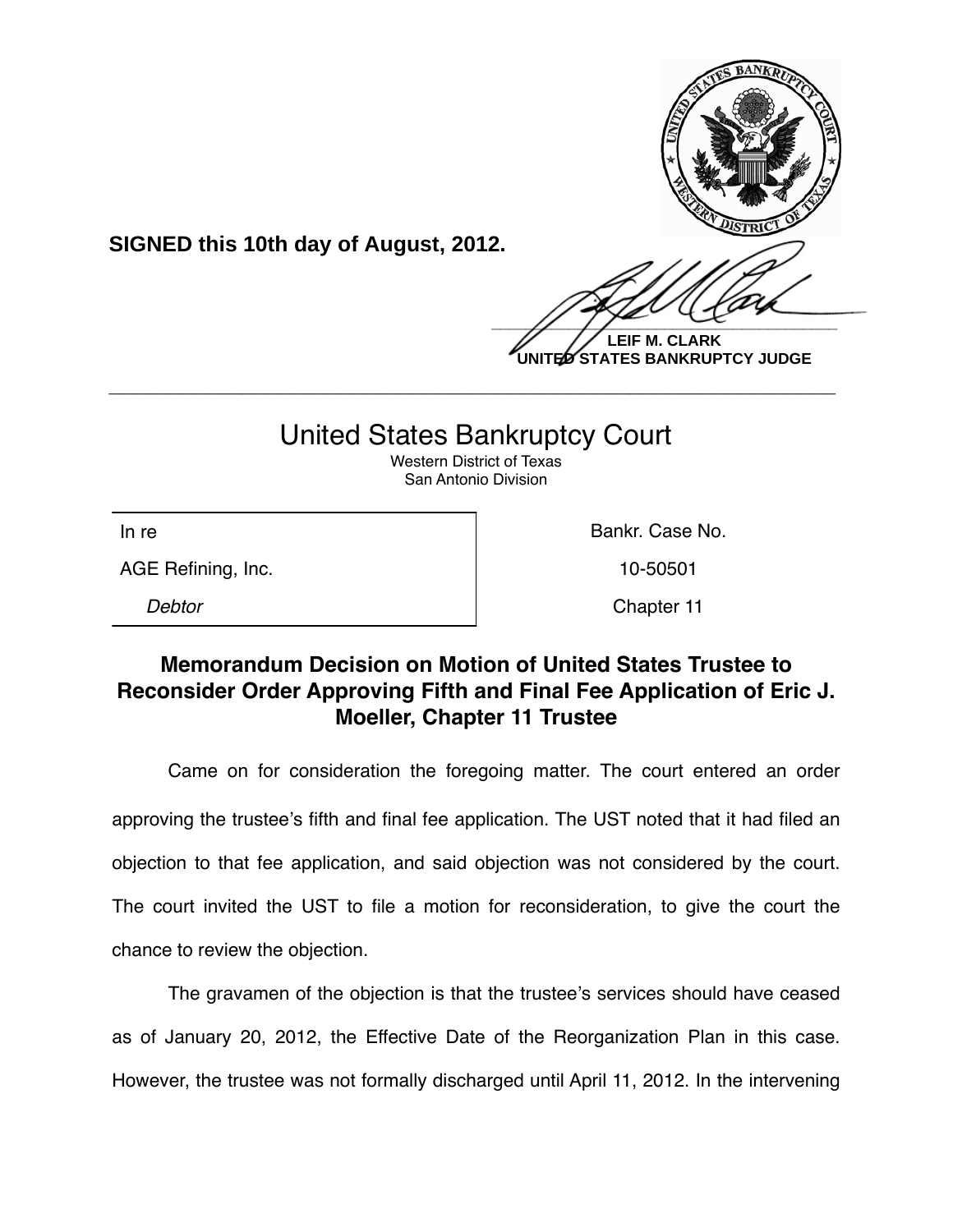period, the trustee continued to perform services for the estate, as documented in the fee application. The trustee maintains that he is entitled to compensation at his reduced rate of \$15,000 a month until the date of his discharge.

There is merit to the UST's contention, as the confirmed plan effectively vested the estate's assets into a trust, over which a liquidating trustee presided. Virtually nothing was left for the trustee to do. The trustee filed a report of post-confirmation operations on February 2, 2012. In the motion for discharge, the trustee stated that "there is no reason for the estate to continue to employ the trustee." Motion, at ¶11. That same day, the liquidating trustee filed his bond, permitting him to assume his duties under the plan. On February 28, 2012, the trustee filed a motion to be discharged as trustee [Doc # 1558]. The motion was set for hearing on March 21, 2012. The motion was granted at that hearing. An order was submitted by counsel for the trustee sometime thereafter, and the court signed that order on April 11, 2012. The motion sought discharge for both the trustee and the trustee's bond issuer.

The trustee contends that he performed a valuable service in that he was the "client" for purposes of the appeal, as well as a helpful transition person for the Liquidating Trustee. He notes that the Liquidating Trustee would not have had the "institutional memory" to assist counsel in the prosecution of the appeal. This argument carries little weight. The law firm representing the trustee had intimate familiarity with the details surrounding the confirmation hearing and the subsequent appeal. The "client" could as easily have been the liquidating trustee, for purposes of defending the plan. Certainly the liquidating trustee is currently serving in that capacity as the trustee has been discharged, but the appeal is still pending at the Fifth Circuit.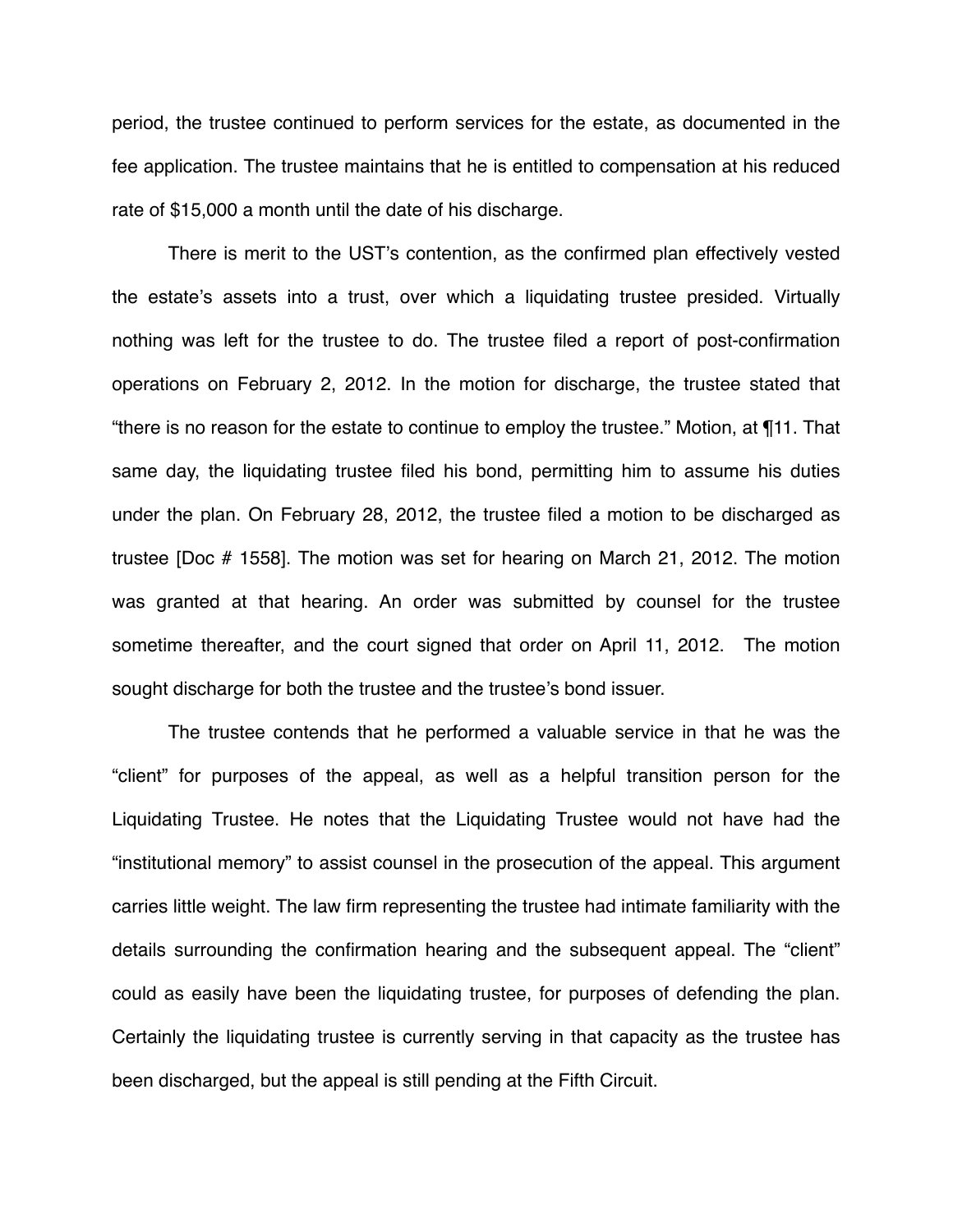True, the trustee was "on the hook" for any potential liability that might be asserted against him for the period until the order was signed. But by the same token, all of the cash assets (and all of the responsibilities for continued "estate" administration) had already passed to the liquidating trustee. And the trustee continued to be protected by his bond until the entry of the order discharging him. However, the trustee had essentially no real duties to perform in the few months following the motion for discharge.

The trustee points out that his compensation was an "agreed" flat fee arrangement, pointing to this court's memorandum decision on his motion for fee enhancement. The court stands by the observation made there, but declines to convert an observation into a legally binding contract. The trustee always knew that, regardless the fee payment arrangement, he was still obligated to apply to the court for approval of his fees. They were not "pre-approved" fees under section 328, nor could they have been, as that section applies only to professionals retained by the estate or a committee.

The trustee's compensation is capped by section 326, but governed by section 330. The Third Circuit helpfully laid out the proper analysis for courts to follow in awarding trustee compensation:

In determining compensation for trustees, a court begins by applying the criteria set forth in § 330(a). The statute provides in pertinent part that a court may, award a trustee "reasonable compensation for actual, necessary services rendered . . . based on the nature, the extent, and the value of such services, the time spent on such services, and the cost of comparable services other than in a case under this title." 11 U.S.C. § 330  $(a)(1)$ . Only after "reasonable fees are determined according to the  $\dots$ criteria[] [of § 330(a)] [are] a trustee's fees . . . cut down, if required, to the statutory maximum stated in Section 326(a)." We agree with the Bankruptcy Appellate Panel for the Ninth Circuit that "the provisions of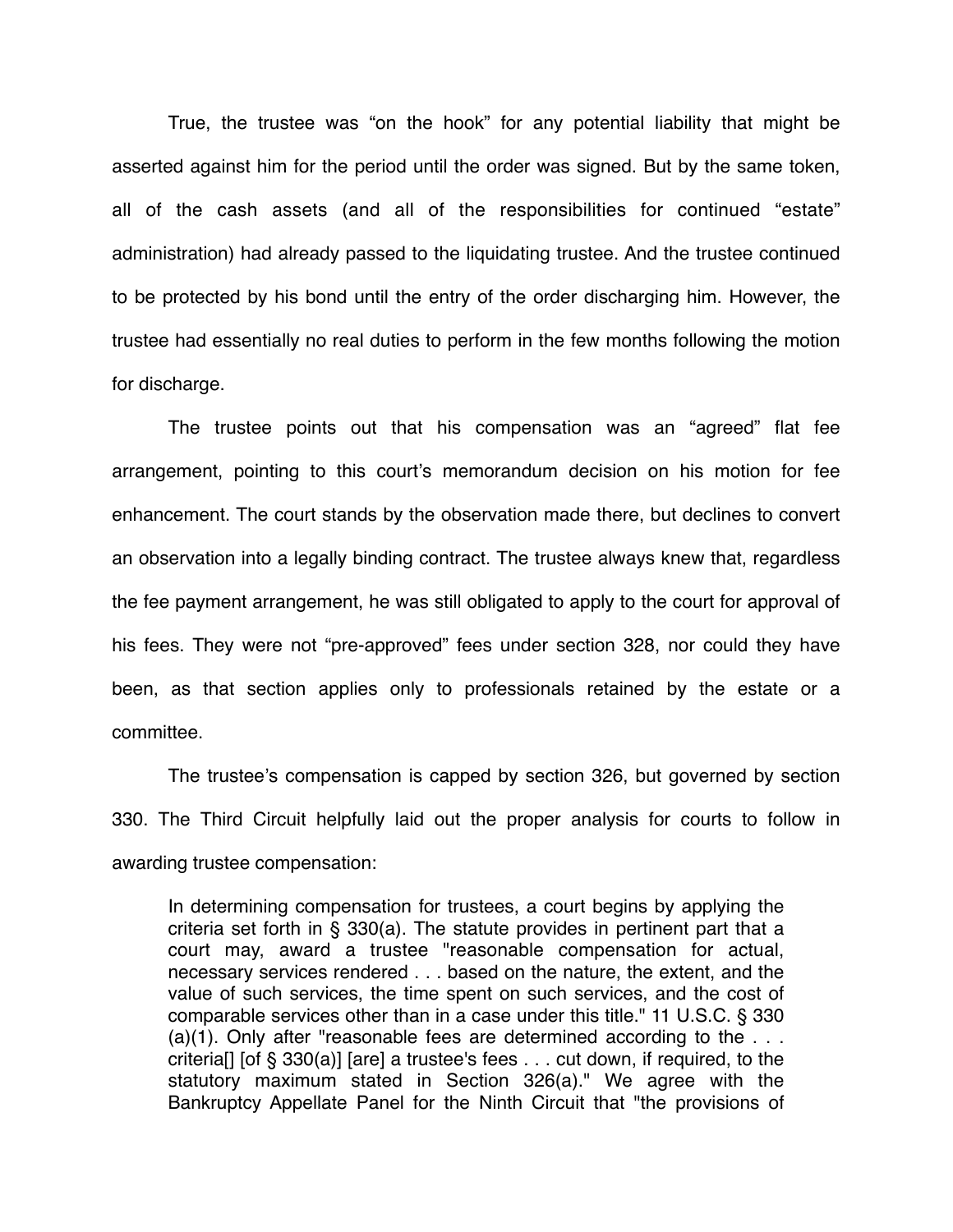Sections 330(a) and 326(a) are independent of one another. Trustee fees should be set according to the Section 330 criteria, not merely according to the amount of moneys disbursed." As another court explained, if trustees' fees were to be computed according to § 326(a), "there would have been little need for Congress to have provided separate standards in 11 U.S.C. § 330(a) for calculating the amount of such stipends." The legislative history accompanying § 326(a) . . . indicates that while Congress intended § 330 to prescribe the standard pursuant to which trustee compensation is awarded, § 326(a) merely caps the fees awarded pursuant to § 330. Congress' description of the separate functions of the statutes demonstrates that a fee determination must involve independent consideration of each statute.

*Stalano v. Cain (In re Lan Associates XI, L.P.,* 192 F.3d 109, 121-22 (3rd Cir. 1999) (internal citations omitted). In other words, the trustee is compensated for services performed, not for time spent in the position. The trustee wisely understood this when he voluntarily agreed to reduce his monthly compensation from \$55,000 to \$15,000. Once virtually all duties had been handed off to a successor, and all that remained was awaiting the entry of an order of discharge, the trustee could no longer claim compensation for services rendered, because there were none to speak of.

That said, the court has reviewed the fee application and noted that there are some general references to services performed, some of which no doubt occurred after the effective date. The lack of detail makes it difficult to locate precisely when these services were rendered. The court is inclined to give the trustee the benefit of the doubt here, and assume that the representation in the motion for discharge is accurate. That means that, as of the filing of that motion (February 28, 2012), there was nothing *further* for the trustee to do. The court has awarded fees at a voluntarily reduced rate for some time and does not believe that continuing to award fees at that rate is all that unreasonable (though of course the counterargument could surely be made). Thus, the court will reduce the fee request by an amount, prorated at the rate of \$15,000 a month,